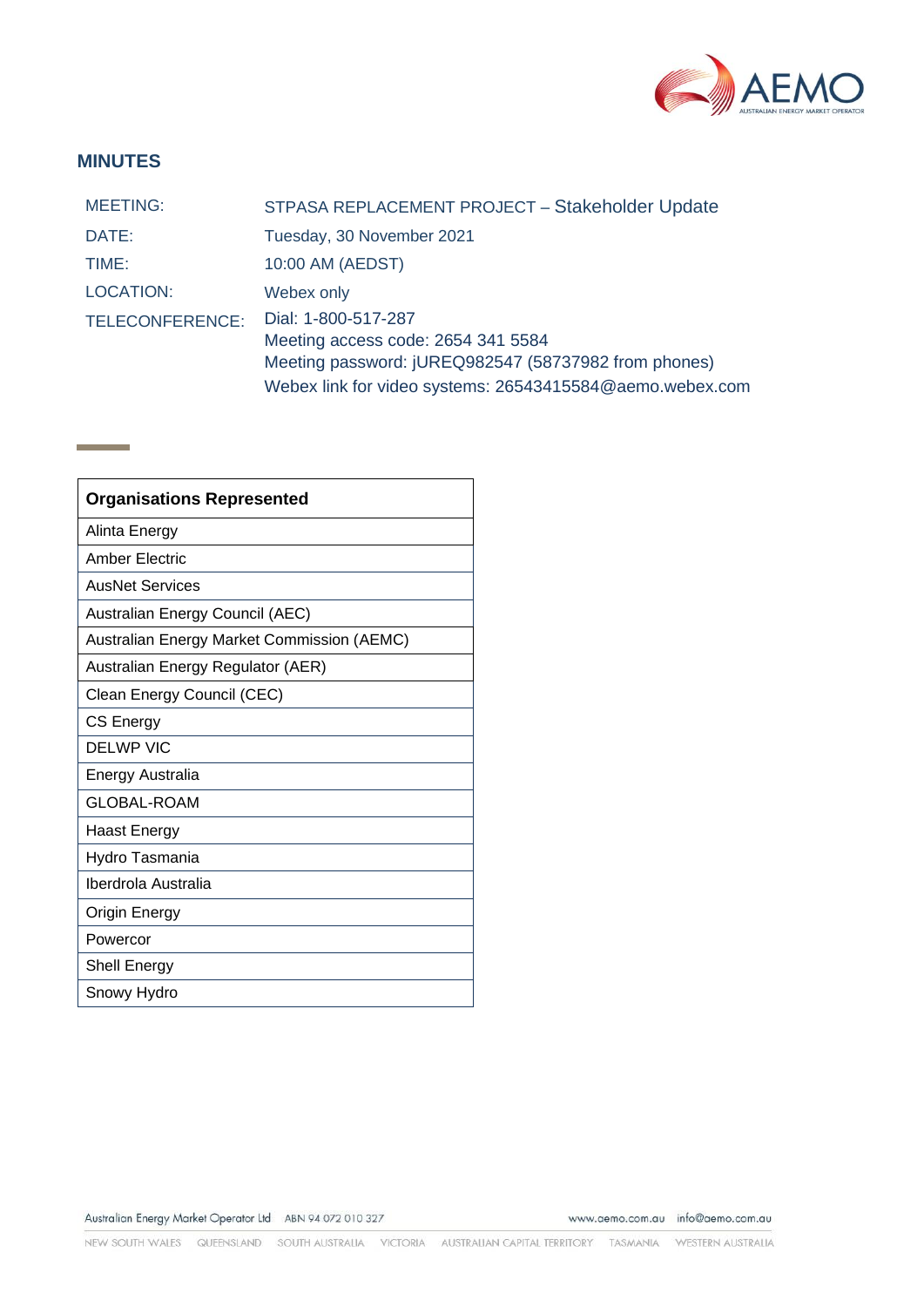## **Welcome and Introduction – Chair – Paul Johnson (AEMO)**

The chair welcomed and informed the attendees that:

- Notes will be taken, and a summary circulated after the session.
- Participants are not permitted to record the meeting. Unauthorised recording is likely to break a number of state and federal laws.

## **Update on Progress – Shivani Mathur (AEMO)**

Slides 3 to 9 from the slide pack were discussed. Key discussion points were:

- 1. Objective of the ST PASA Replacement Project
- 2. Progress to date
	- 2.1 Phase 1 Completed
	- 2.2 Phase 2A commenced
		- 2.2.1 Detailed business requirements being developed, and formal procedure consultation expected to begin early in 2022
		- 2.2.2 Development of Uncertainty Margin
			- Shell Energy commented that Uncertainty Margin values presented in the previous session were very large. AEMO advised that those values were based on preliminary work and were indicative only. The size of the Uncertainty Margin values will depend on the confidence level selected as part of the Consultation process.
			- AEMO explained that the confidence level is the probability that the forecast error will not exceed the value of the uncertainty margin. When completed, AEMO will demonstrate the results from its back-cast using different confidence levels and any methodology and choice of confidence levels will be consulted on. AEMO agreed with the stakeholders that the confidence level is critical in determining the final uncertainty margin values and LOR levels.
			- Following a question from EnergyAustralia regarding the uncertain timing of cool changes in the weather and the large impact this has on demand and reserve levels, AEMO explained that the uncertainty in weather forecasting is implicitly modelled in the demand forecast error uncertainty margins, but there is no explicit modelling of errors in weather forecast.
			- AEMO also explained that it is considering having different confidence levels for different horizons. It is also considering having different levels for different types of day – not based on level of demand, but drivers that create a high/low demand day.
			- Stakeholders and AEMO agreed that demand forecasting is becoming increasingly difficult, but is a critical success factor for various NEM initiatives.
		- 2.2.3 The progress on the Request for Proposal for the SCED system and load forecasting module was discussed.
		- 2.2.4 The progress on the AEMC rule change consultation was discussed.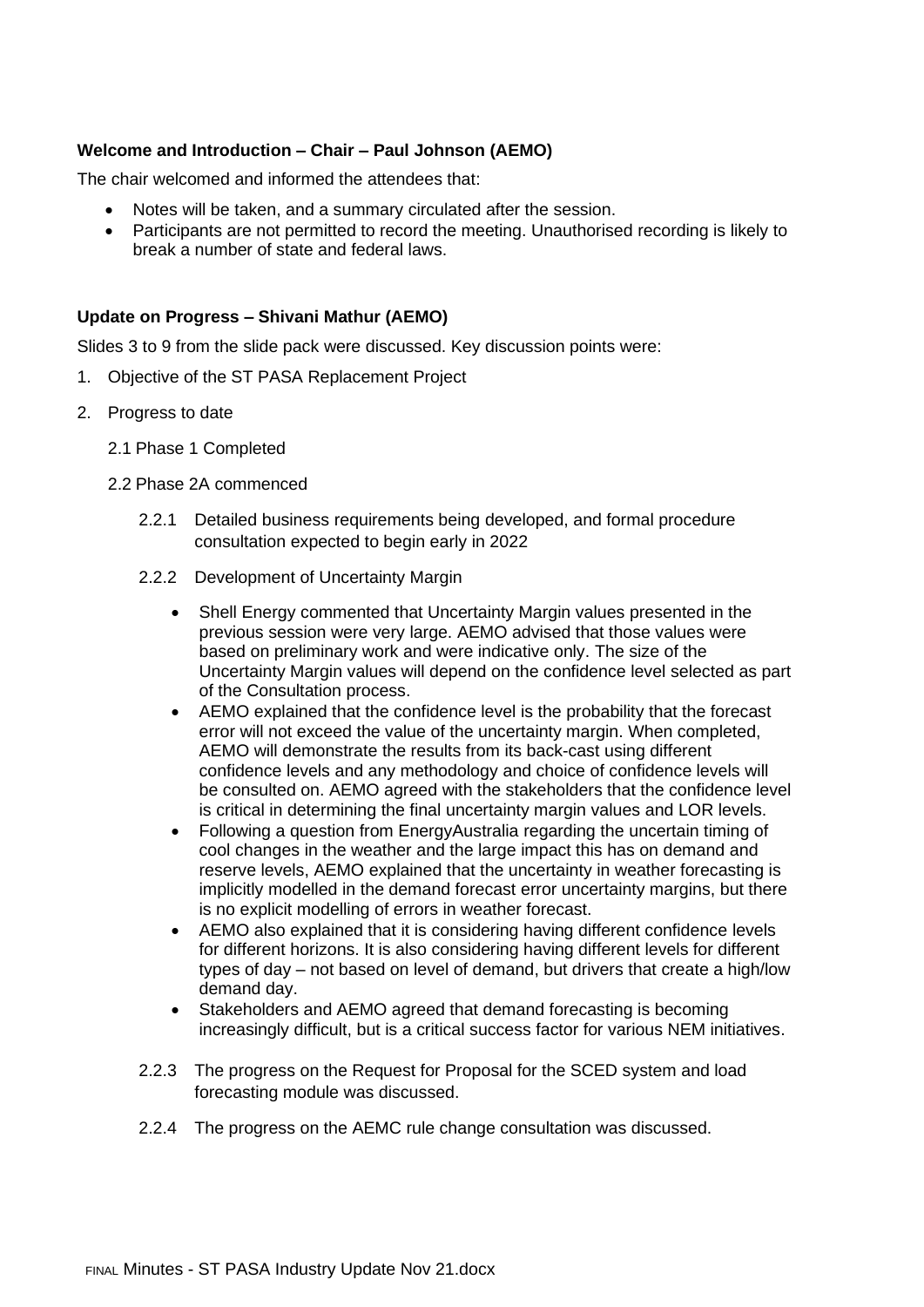## **Stakeholder Feedback Received to date – Shivani Mathur (AEMO)**

Slides 10 to 22 were discussed. Slides 10 and 11 list the themes of feedback AEMO has received either directly from stakeholders (one-on-one or previous workshops) or via the submission to AEMC's rule change consultation. Key discussion points were:

- 3. Two-stage or single stage rules consultation for procedures
	- Shell Energy and Snowy Hydro expressed concern that it appears AEMO proposed to do lesser consultation and the meaning of 'minor' changes was unclear.
	- AEMO explained that as set out in its submission to the AEMC, it proposed a more flexible consultation approach to allow flexibility and efficiency for both stakeholders and AEMO. It is proposing to do a two-stage consultation to develop the 'new' procedures as part of this project. AEMO understands that there are considerable changes being made to the PD/ ST PASA process requiring a more extensive consultation (i.e., two rounds of consultation) with stakeholders. However, AEMO is proposing that more insignificant future changes may only require and could benefit from a single-stage consultation approach.
	- AEMO agrees that it needs to identify what it means by 'minor' (or 'insignificant') changes. It should be noted that the AEMO proposed rule drafting allows for other minor changes (e.g., typographical or spelling errors) to be made without any formal consultation. AEMO's aim is to be as transparent as possible and listen to stakeholders while being flexible and efficient in responding to rapid changes in the power system.
	- Shell Energy enquired if there could be a trigger included in the process to allow stakeholders to raise concerns if they believed a single-stage consultation process was inappropriate for an AEMO proposed change. AEMO will consider if a NER clause could be included to allow stakeholders to object to a single stage consultation process which could be like the objection requirement included in the National Electricity Law for expedited rule requests.
- 4. Suggestions that AEMO ignored 'constructive criticisms'
	- AEMO explained that it has considered all the feedback it has received and attempted to address these with relevant stakeholders.
	- Shell Energy expressed the view that the rule change proposal submitted by AEMO was a surprise to it and other stakeholders. AEMO explained that the rule change was based on the topics discussed in the previous stakeholder workshops and the themes of the proposal were discussed in the workshop. AEMO also discussed (in the stakeholder workshop and one-on one meeting with Shell Energy) that at the time, it needed to submit the rule change to the AEMC to ensure it had sufficient time to undertake its process and AEMO's project timelines. Additionally, the AEMC runs a transparent two stage consultation process and determines the NER.
- 5. PASA Availability and Recall time
	- AEMO explained its proposal to make recall time flexible instead of the fixed 24-hour period and that the recall period would be published via the normal bidding process. AEMO also provided some examples to illustrate how the new process would work.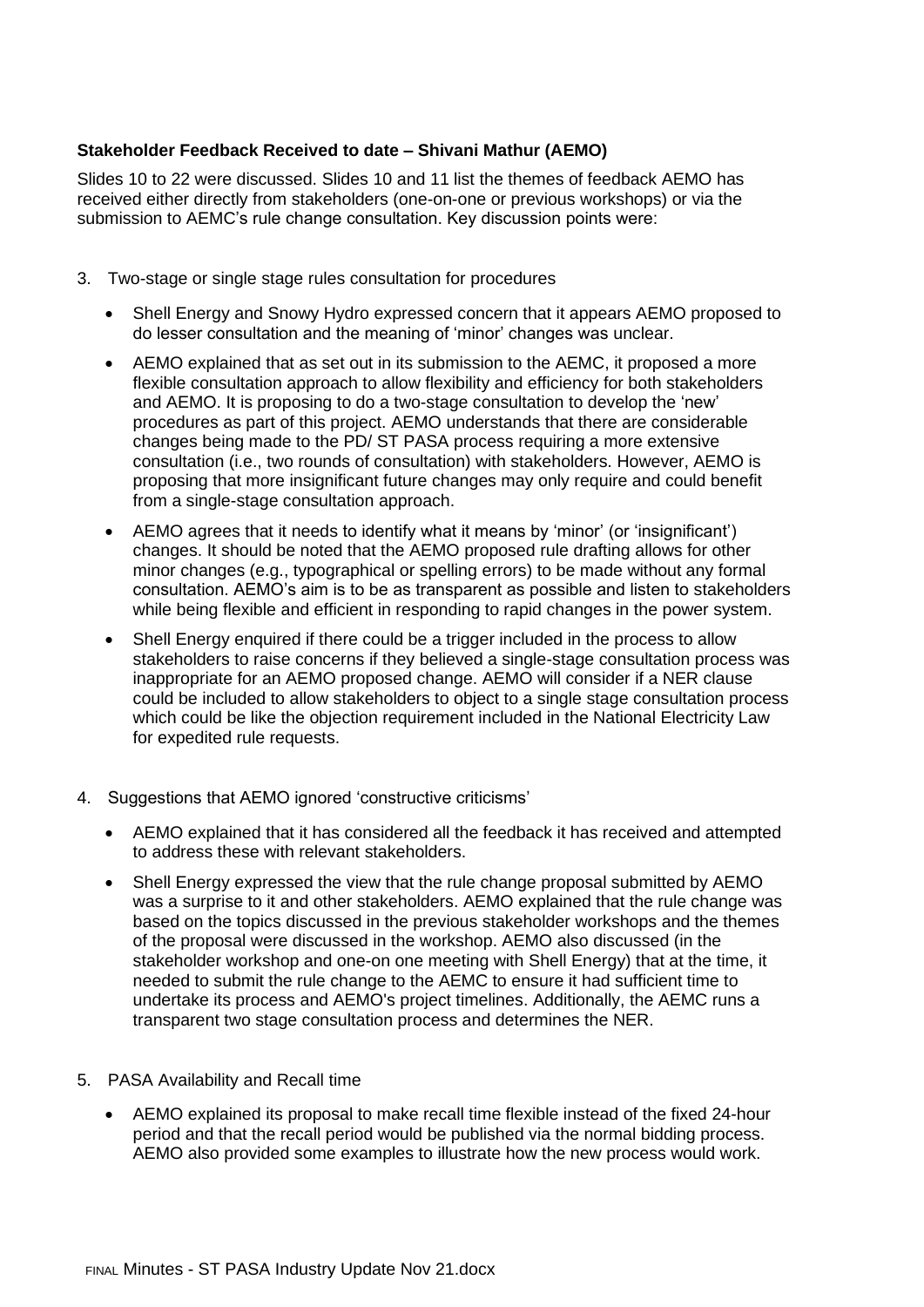- AEMO will consult further on generator recall notification, covering both current and possible future arrangements.
- Snowy Hydro and Iberdrola raised concerned that the proposed generator recall notification process would be quite onerous for them as they have aggregated units and would need to aggregate individual PASA availabilities and recall times. They could recall a plant a lot quicker if they are given notice during the day as compared to night-time.
- AEMO advised that this requirement has been driven by stakeholders that believe a fixed recall time is quite inflexible. Additionally, some stakeholders would like PASA availability being used in PD/ST PASA instead of max availability. AEMO explained that use of PASA availability cannot be done effectively if we are not told what the actual recall times are. Only minimal numbers of participants are submitting their recall times via the 'Generator recall' portal and AEMO finds it inefficient to call each participant to find out their recall times, especially during tight reserve conditions.
- A stakeholder also suggested that AEMO could publish recall time on a DUID basis (similar to what is proposed for PASA availability)
- AEMO suggested that in light of these concerns we would discuss this topic in further detail during the procedure consultation.
- 6. ST PASA modelling methodology to be publicly available

AEMO is considering purchasing the STPASA optimisation engine from a vendor. AEMO will be requesting the optimisation formulation to be made available to AEMO and for AEMO to be permitted to publish that information externally. However, AEMO will be bound by the vendor's contract terms and conditions.

7. Use of PASA Availability

AEMO explained that it is considering the appropriate use of Max Availability and PASA Availability in PD/ST PASA.

- 8. LOR/Intervention Levels
	- As outlined in the slides (including the Appendix A) the level at which AEMO intervenes depends upon the confidence level chosen for that run.
	- Some stakeholders believe that loss of generation is being doubled counted in the new PD/ST PASA methodology. AEMO will further clarify its methodology in the procedure consultation process and address any double-counting concerns at the time.
- 9. Declaration of LOR conditions

AEMO is considering appropriate terminology to be used for declaration of forecast conditions in near real-time.

10. Demand Side Participation

Following a question from the AEC, AEMO clarified that the act of demand side participation will, all other things being equal, result in smaller uncertainty margins due to the reduction in load, reducing the frequency of under-forecast errors.